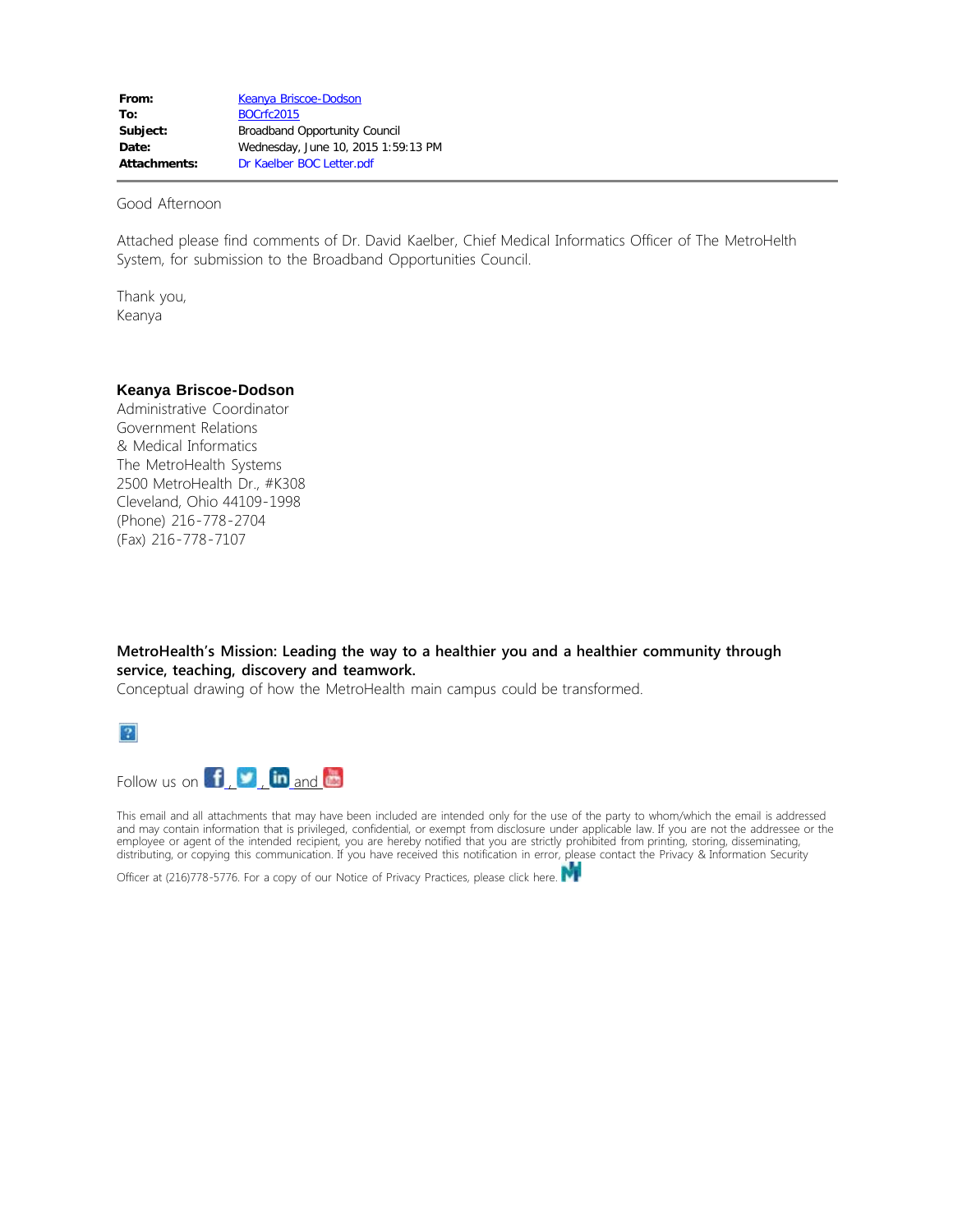

June 10, 2015

Dear Members of the Broadband Opportunity Council:

I am the Chief Medical Informatics Officer for MetroHealth, the non-profit, countyaffiliated health care system which is the safety-net hospital for residents of Cleveland and Cuyahoga County, Ohio. I oversee all of MetroHealth's personal health record, health information exchange, and meaningful use efforts, and serve as the lead physician for all medical informatics issues, including all issues related to outpatient, inpatient, and emergency department electronic health record systems.

Metro Health has offered the Epic electonic health record personal health record application (called MyChart) to our patients since 2011. We now have over 75,000 patients with MyChart accounts who have actually logged in -- almost 40% of our total patient population. We're gratified that growing numbers of our patients are learning the value of online tools for improved care, knowledge and convenience.

At some point, however, growth in MyChart adoption by our patients is going to run up against a major obstacle: the large percentage of Cleveland residents who lack broadband Internet access of any kind. The most recent American Community Survey found that 57% of Cleveland households with annual incomes below \$35,000 still lack home Internet service of any kind, including mobile broadband. Three out of five households in our city have incomes below \$35,000; and this lower-income majority, who are less likely than not to have Internet access, include a large share of MetroHealth's patients.

MetroHealth can already see Cleveland's economic digital divide reflected in our MyChart user data. Between January 2012 and May 2015, only about 20% of our Medicaid patients logged in to a MyChart account, compared to 36% of our patients covered by commercial insurance. There is good reason for concern that this disparity may widen, as continuing efforts to add MyChart users run up against the limited supply of lower-income patients who are actually able to respond.

Cleveland has dedicated community-based programs working to close the city's gap in digital access and literacy. MetroHealth is looking for ways to collaborate with these and other partners to help more of our patients to become "PHR-ready". But these efforts will require resources that will be difficult to find for a local community acting on its own.

So I want to take this opportunity to ask the Broadband Opportunity Council, and the Department of Health and Human Services in particular, to consider steps we can take as a nation to pursue the national goal of implementing electronic health information and access without, at the same time, creating a new health disparity for disconnected lowerincome Americans.